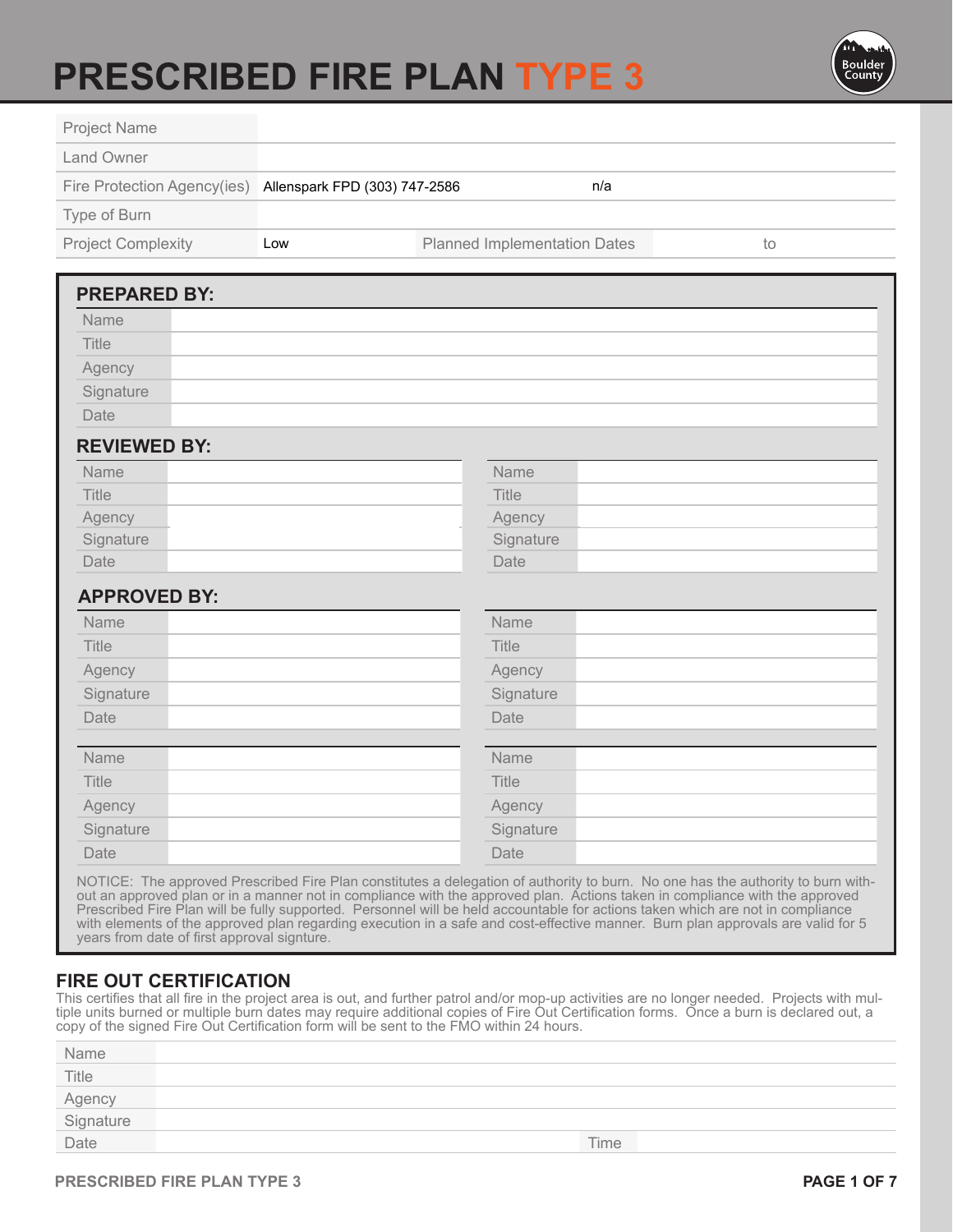# **PROJECT INFORMATION**

| Project type               | Pile Burn    |              |                |                       |  |
|----------------------------|--------------|--------------|----------------|-----------------------|--|
| Project property ownership | <b>BCPOS</b> |              |                |                       |  |
| <b>Project Size</b>        |              |              |                |                       |  |
| Linear feet                |              | feet         |                |                       |  |
| Acres                      |              | acres        |                |                       |  |
| Number of Piles            |              | piles        |                |                       |  |
| Other size description     |              |              |                |                       |  |
| <b>Project Location</b>    |              |              |                |                       |  |
| Property name (if BCPOS)   |              |              |                |                       |  |
| Project address            |              |              |                |                       |  |
| Latitude                   |              | degrees      |                | decimel seconds north |  |
| Longitude                  |              | degrees      |                | decimel seconds west  |  |
| Legal description          | $T$ 3N       | <b>R 74W</b> | S <sub>1</sub> | QS NW                 |  |
| Elevation range            |              | feet to      |                | feet                  |  |
| Average slope              |              | $\%$         |                |                       |  |

# **GOALS & OBJECTIVES**

| Primary project goal         | Natural fuel reduction (ecosystem managment) |
|------------------------------|----------------------------------------------|
| If goal is "other," specify: |                                              |
| Project objectives           |                                              |
| Objective #1                 |                                              |
| Objective #2                 |                                              |
| Objective #3                 |                                              |

| Desired season(s) |  |
|-------------------|--|
| Desired month(s)  |  |
| Desired year(s)   |  |

 $\overline{\mathbf{U}}$ 

**NHQ**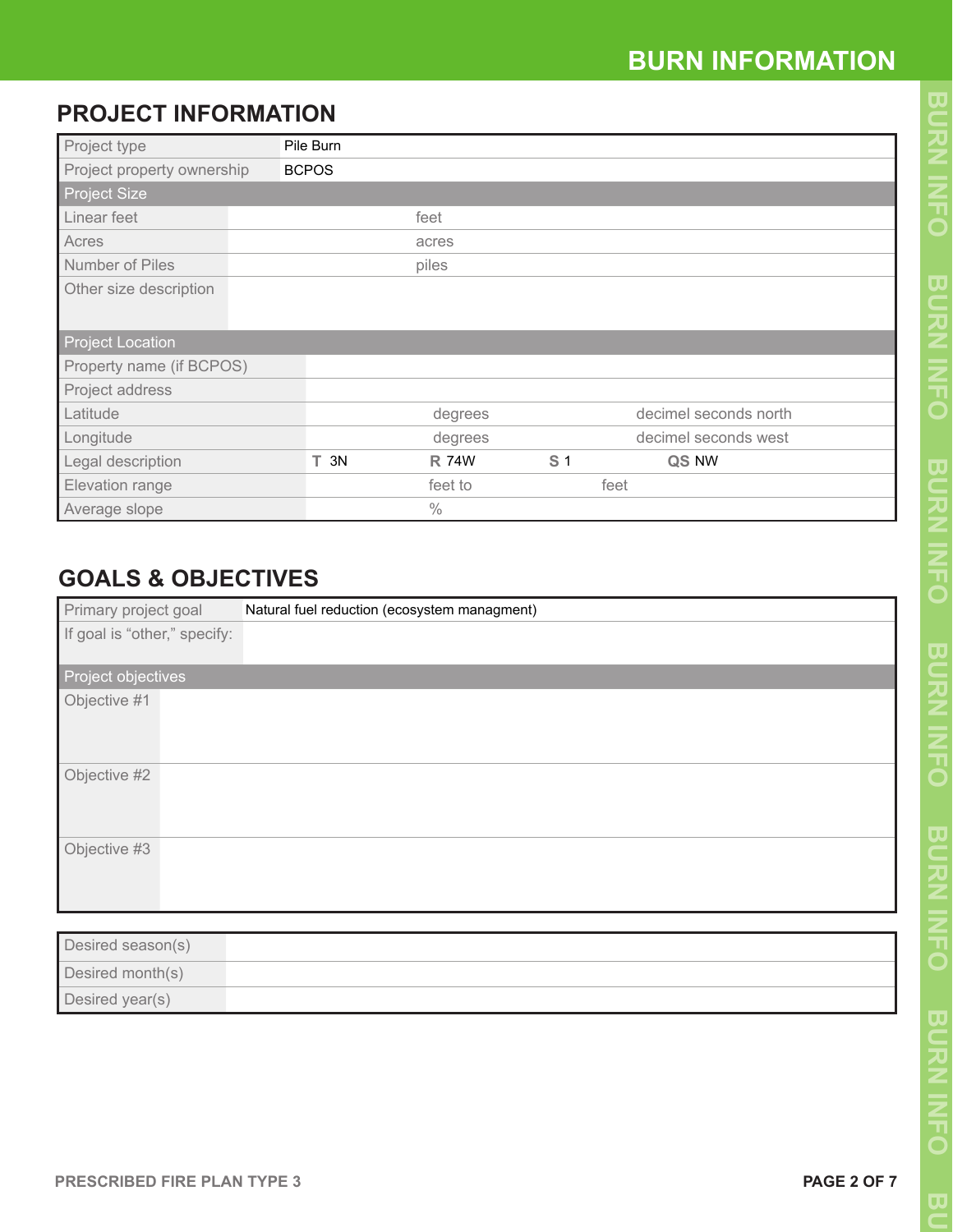# **BURN INFORMATION CONTINUED**

### **SCHEDULING**

| Implementation Season(s)    |       |    |       |
|-----------------------------|-------|----|-------|
| <b>Implementation Dates</b> |       | tο |       |
| Ignition Times              | 14:00 | tο | 20:00 |
| Length of Ignition          |       |    |       |
| Length of Burnout           |       |    |       |

### **PARAMETERS (PRIMARY FUEL MODEL)**

| <b>FIRE BEHAVIOR</b> Maximum |     | <b>Desired</b> |
|------------------------------|-----|----------------|
| Flame Length (ft) 12         |     |                |
| $PIG (\% )$                  | 100 | 40             |
| ROS (chns/hr)                |     |                |

| <b>FUELS</b> (%HRTL) Min | <b>Max</b> | <b>Desired</b> |
|--------------------------|------------|----------------|
| 1-hour                   |            |                |
| 100-hour                 |            |                |
| 1000-hour                |            |                |
| I Live                   |            |                |
|                          |            |                |

| <b>WEATHER</b>  | Minimum | Maximum |
|-----------------|---------|---------|
| Temp $(F)$      |         |         |
| RH (%)          |         |         |
| Cloud Cover (%) |         |         |

| <b>WIND</b>     | Maximum mph | Directions allowed |
|-----------------|-------------|--------------------|
| $\vert$ 20-foot |             |                    |
| Transport       |             |                    |

### **FUEL MODELS**

| <b>Primary Fuel Model</b>   |  |
|-----------------------------|--|
| <b>Secondary Fuel Model</b> |  |
| <b>Tertiary Fuel Model</b>  |  |
| <b>Adjacent Fuel Model</b>  |  |

### **PARAMETERS (ADJACENT FUEL MODEL)**

| Maximum |     | <b>Desired</b> | <b>FIRE BEHAVIOR</b> Maximum |     |     | <b>Desired</b> |  |
|---------|-----|----------------|------------------------------|-----|-----|----------------|--|
| 12      |     | 3              | Flame Length (ft) 12         |     |     | 3              |  |
| 100     |     | 40             | $PIG (\% )$                  | 100 |     | 40             |  |
|         |     |                | ROS (chns/hr)                |     |     |                |  |
|         |     |                |                              |     |     |                |  |
| Min     | Max | <b>Desired</b> | <b>FUELS</b> (%HRTL) Min     |     | Max | <b>Desired</b> |  |
|         |     |                | 1-hour                       |     |     |                |  |
|         |     |                | 100-hour                     |     |     |                |  |
|         |     |                | 1000-hour                    |     |     |                |  |
|         |     |                | Live                         |     |     |                |  |

| <b>WEATHER</b>  | Minimum | Maximum |
|-----------------|---------|---------|
| Temp (F)        |         |         |
| RH (%)          |         |         |
| Cloud Cover (%) |         |         |

| WIND      | Maximum mph | Directions allowed |
|-----------|-------------|--------------------|
| 20-foot   |             |                    |
| Transport |             |                    |

### **NOTIFICATIONS**

| Agency                                  | Phone                               |
|-----------------------------------------|-------------------------------------|
| Fort Collins Interagency Dispatch       | (970) 295-6800                      |
| <b>Boulder County Communications</b>    | $(303)$ 441-4444                    |
| CDPHE/APCD                              | (303) 782-8278                      |
| <b>Boulder County Health Department</b> | (303) 441-1564                      |
| Fire Protection Agency #1               | Allenspark FPD (303) 747-2586       |
| Fire Protection Agency #2               | n/a                                 |
| Media                                   | Phone                               |
| Newspaper                               | Boulder Daily Camera (303) 442-1202 |
| Newspaper                               | Longmont Times-Call (303) 776-2244  |
| Radio                                   | KBCO (303) 631-2973                 |
| <b>Television</b>                       | n/a                                 |
| Smoke Sensitive Individuals             | Phone                               |
|                                         |                                     |
|                                         |                                     |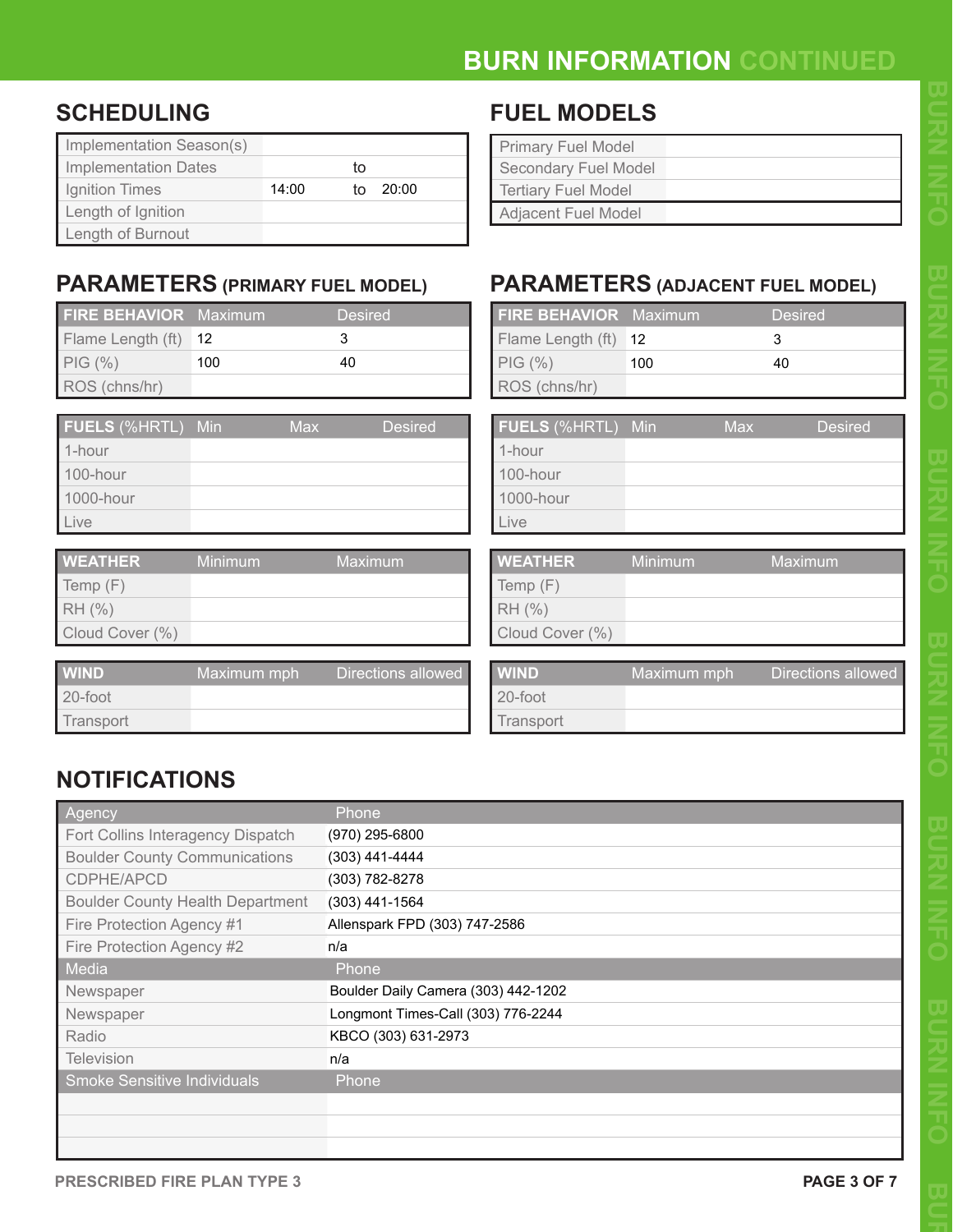# **OPERATIONS PLANS**

### **OPERATIONS PLANS**

**Site Preparation**

**Ignitions / Firing Plan**

**Holding / Patrol / Mop-Up Plan**

#### **Smoke Management Plan**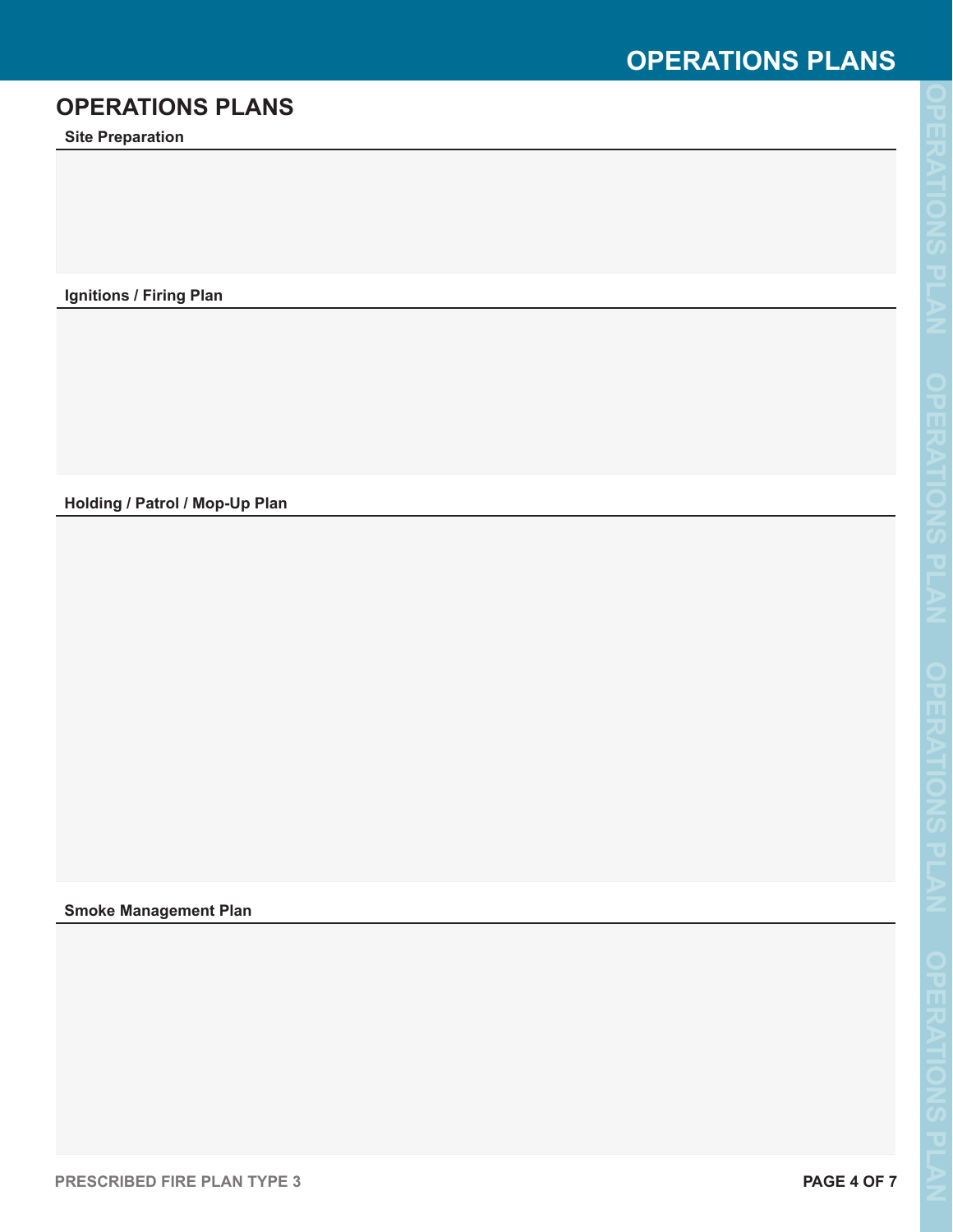**Escaped Fire Plan**

#### **Communications Plan**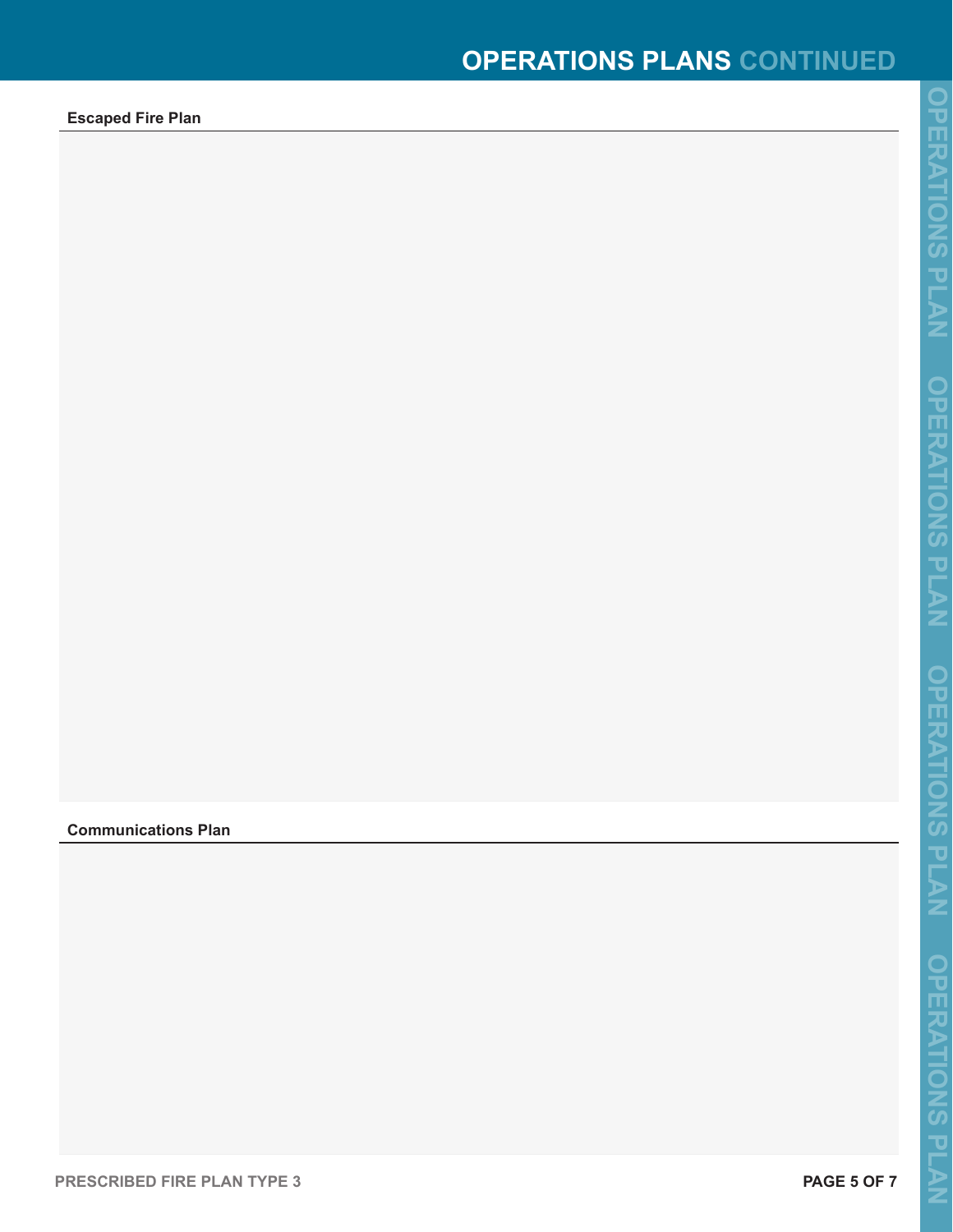**Safety Plan**

### **NOTES**

### **SMOKE RECEPTORS**

Smoke Receptor **Proximity to (distance) and Direction from Burn** 

### **RESOURCES NEEDED**

| PERSONNEL | Ignitions | Mop-Up |
|-----------|-----------|--------|
| n/a       |           |        |
| n/a       |           |        |
| n/a       |           |        |
| n/a       |           |        |
| n/a       |           |        |
| n/a       |           |        |

| <b>RESOURCE</b>  | Ignitions Mop-Up |  |
|------------------|------------------|--|
| n/a              | 0                |  |
| n/a              |                  |  |
| n/a              |                  |  |
| n/a              |                  |  |
| $\overline{n/a}$ | 0                |  |
| n/a              | 0                |  |